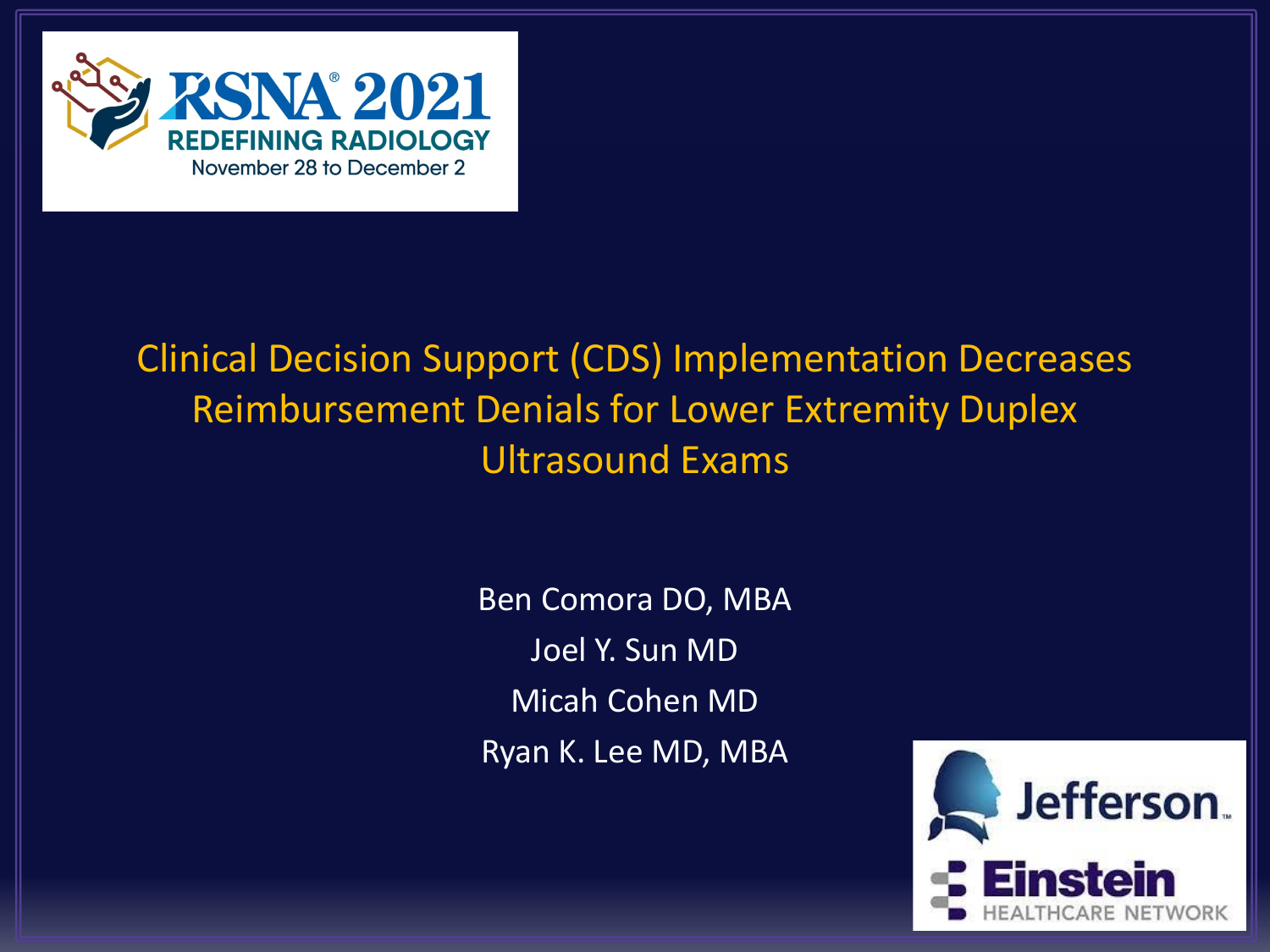## History of Appropriate Use Criteria (AUC) and Clinical Decision Support (CDS)

- Rising healthcare expenditure in the 1980's prompted a focus on healthcare reform in the early 1990's.
- Former ACR BOC Chair, K. K. Wallace, Jr., MD pledges that the ACR would take on the responsibility of defining costeffective utilization of radiological services.
- In 1993 the ACR Task Force on Appropriateness Criteria is created with the goal to develop nationally accepted, scientifically developed guidelines to assist both radiologists and referring clinicians order appropriate imaging studies.
- By the early 2000's, a broad set of AUC guidelines had been created by the ACR task force, though guidelines were only available in printed format and limited in practical use.
- Despite AUC development, disproportionate increases in high-tech diagnostic imaging (HTDI) (CT, MRI, etc.) continued throughout the early 2000's
- In 2013, the Institute for Clinical Systems Improvement white-paper on decision support and its effect on HTDI utilization demonstrated the effectiveness of CDS tools on a large sample size.



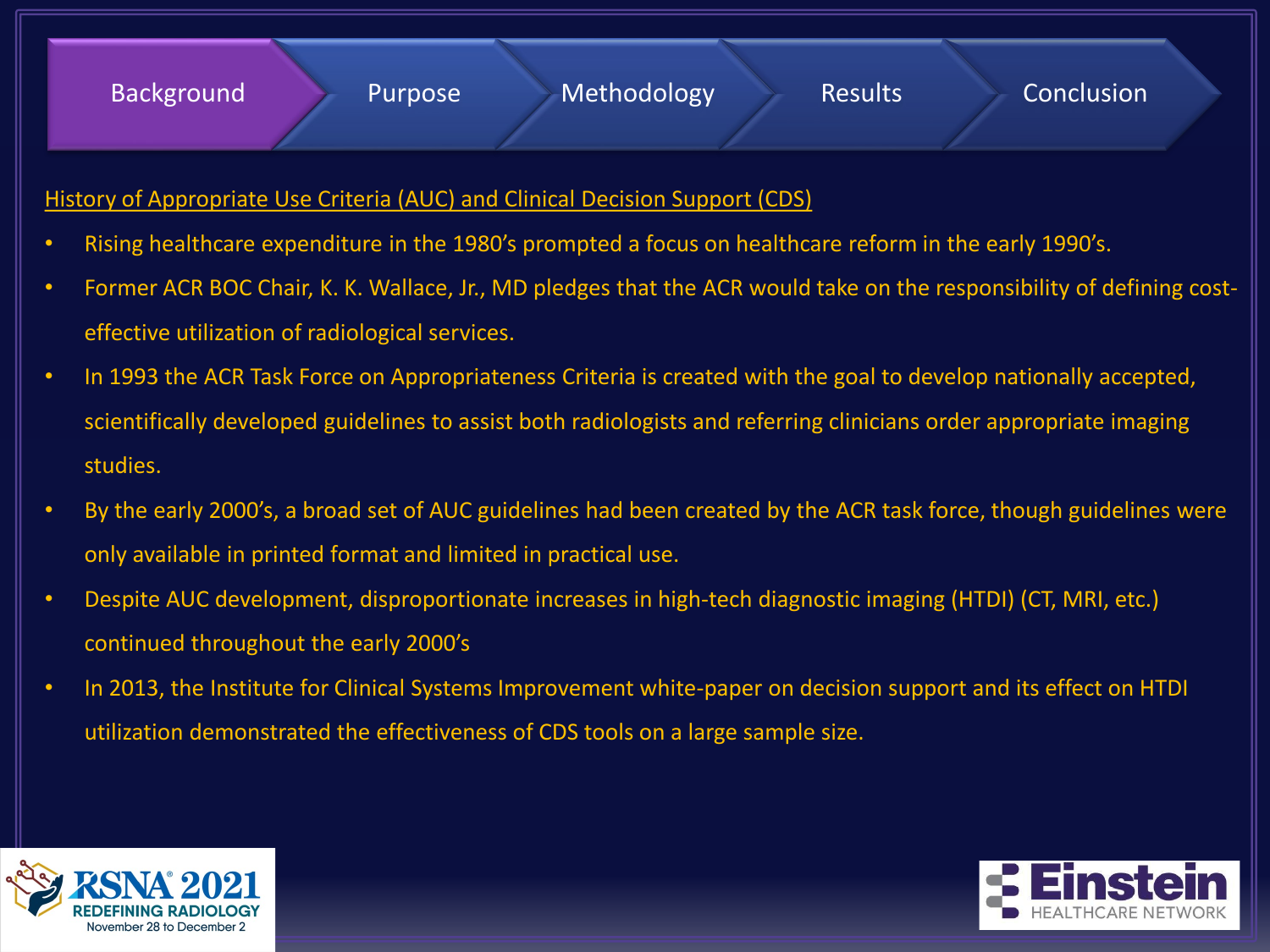## History of Appropriate Use Criteria (AUC) and Clinical Decision Support (CDS)

- In 2014, the Protecting Access of Medicare Act (PAMA) required the use of AUC by referring physicians for HTDI.
- By 2015, the Medicare Access and CHIP Reauthorization Act (MACRA) created the Quality Payment Program and thus the Merit-based Incentive Payment System (MIPS).
- Following the trial period these acts would mandate documentation of the use of CDS and AUC in order to receive Medicare reimbursement for imaging services. (The trial period has been extended multiple times with a current deadline of 12/31/2021).



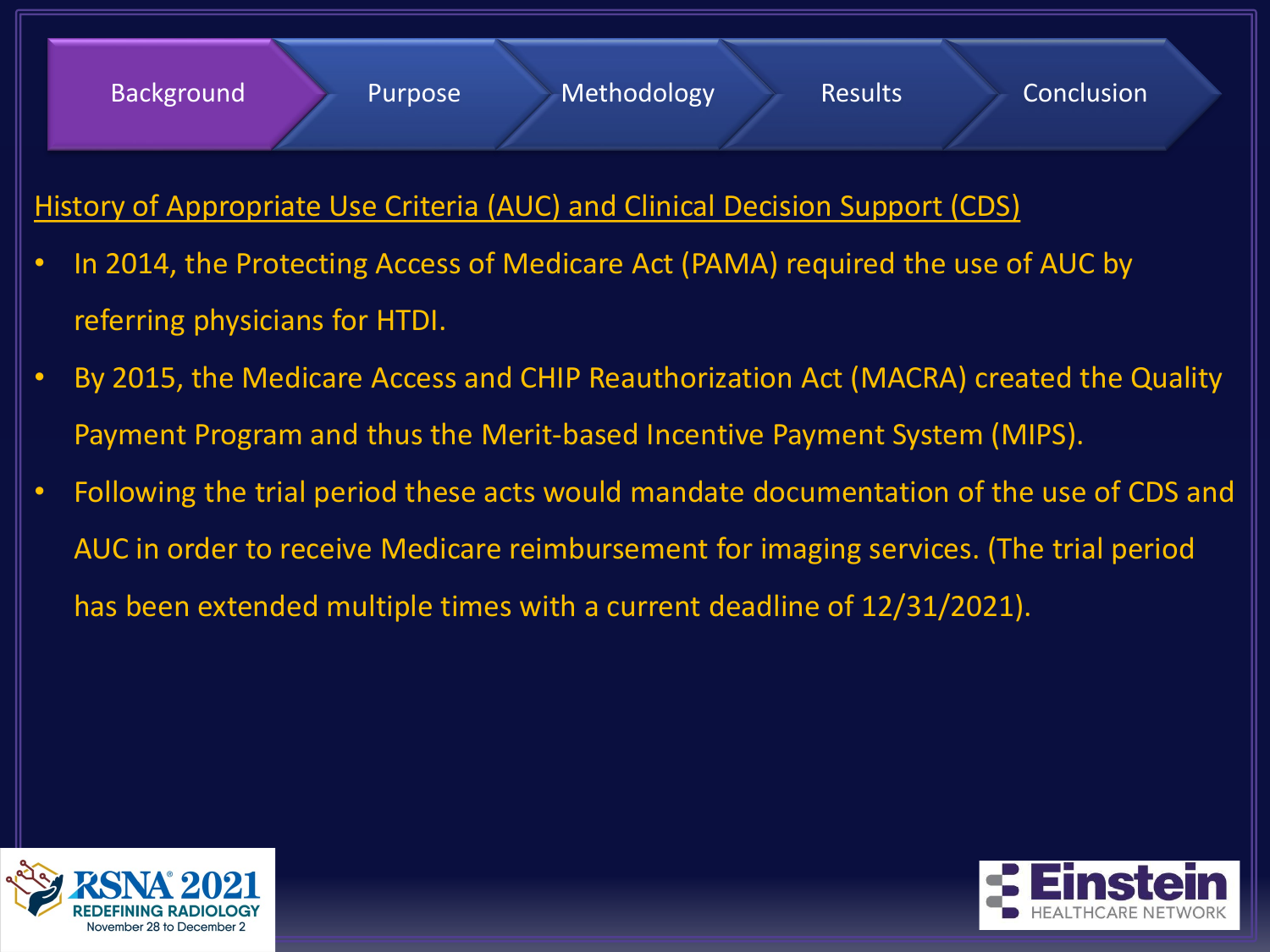

- Despite AUC, we continued to see reimbursement denials for non-HTDI exams in our hospital system. For the purposes of this quality improvement initiative, focus was made on lower extremity duplex ultrasound exams.
- Although lower extremity duplex ultrasound is not considered HTDI, we proposed implementing a CDS mechanism at the point of exam ordering by the referring clinician.
- **Our goal was to decrease the rate of reimbursement denials by Centers for Medicare and Medicaid Services (CMS) due to inappropriate imaging utilization.**



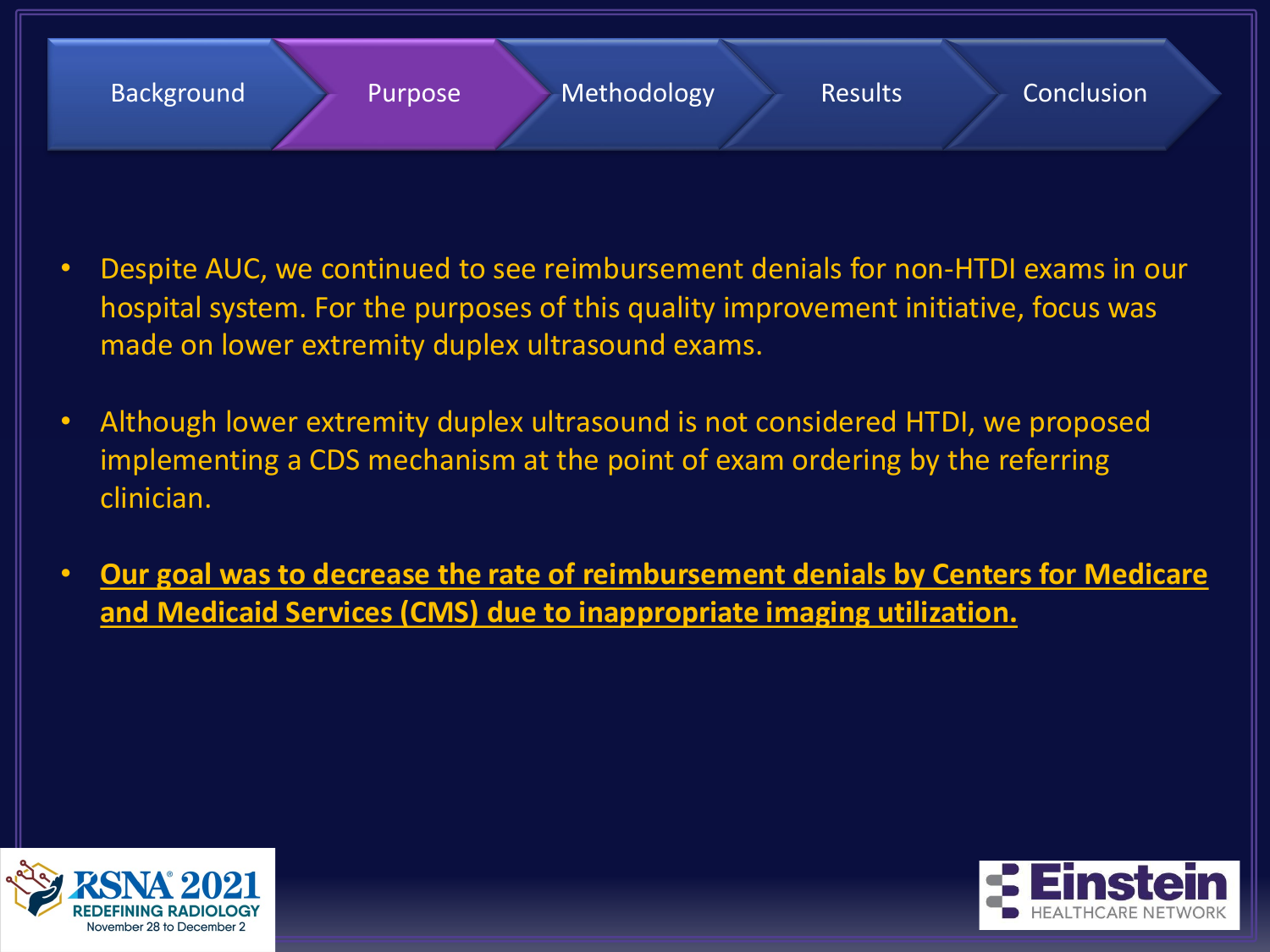

- Total number and percentage of CMS reimbursement denials for lower extremity venous doppler ultrasound exams were derived over a six-month period both before (July-December 2019, FY2020) and after implementation of a CDS mechanism at the point of exam ordering by the referring provider(July-December 2020, FY2021).
- Reimbursement denials were further stratified into categories pertaining to reason for denial. Specifically, the denials which were related to clinician documentation/inappropriate utilization and those which were not.
- Relative frequencies of denials pertaining to documentation/inappropriate utilization (denials/1000 exams) were tabulated for the control and experimental groups, prior to and after CDS implementation, respectively, and a Chi-Square test was performed to assess for statistical significance.



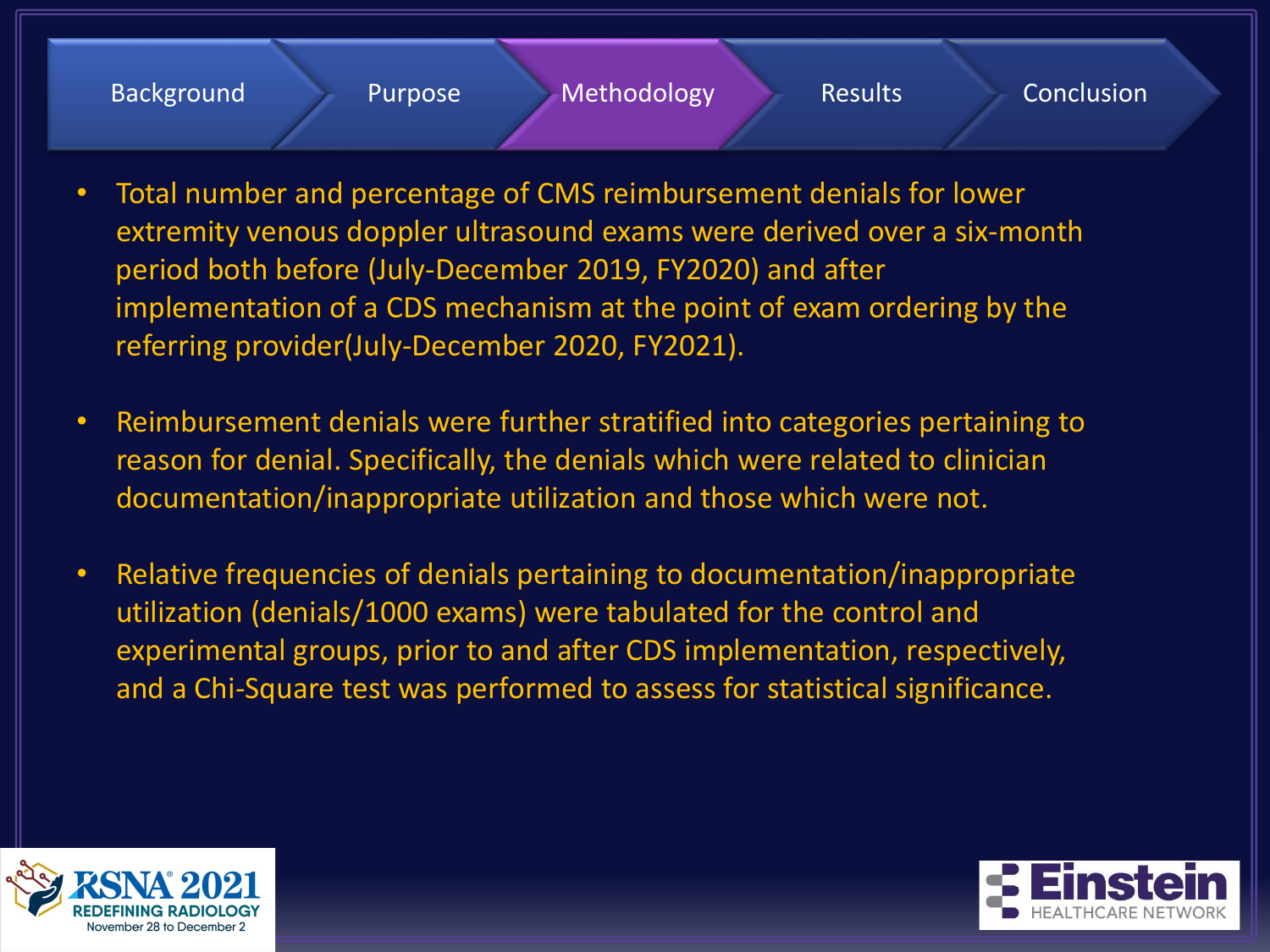

## CDS Mechanism

- A test CDS mechanism was embedded in our in network electronic medical record ordering system for lower extremity doppler ultrasound exams.
- The mechanism required the ordering provider to input a clinical indication for the exam that was recognized under appropriate use criteria.
- If the clinician failed to input an indication or used an indication that did not fall under appropriate use according to ACR appropriateness criteria (for example, "swelling") the CDS mechanism would be activated and require the clinician to change the order.



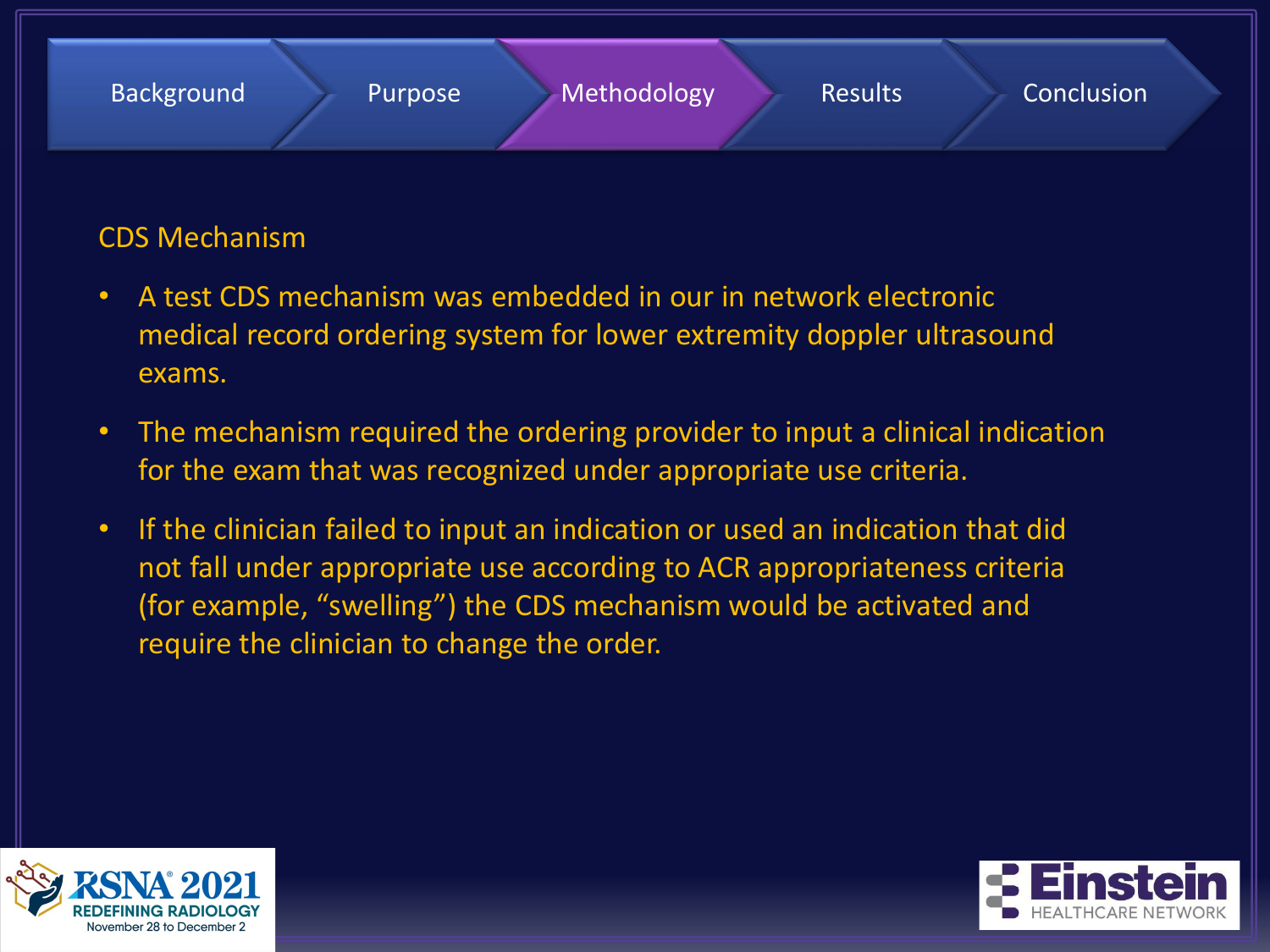### Background Purpose Methodology Results Conclusion

| <b>Denial Category</b>  | <b>Denial Reason</b>                                                                                                                 | Total         |
|-------------------------|--------------------------------------------------------------------------------------------------------------------------------------|---------------|
| Documentation Needed    | CO-Claim, service lacks information which is<br>needed for adjudication. At least one Remark<br>Code must be provided                | 29            |
| Documentation Needed    | CO-The attachment, other documentation<br>content received did not contain the content<br>required to process this claim or service. |               |
| Medical Request Related | Missing patient medical record for this service.                                                                                     | $\mathcal{P}$ |
| Non Priority            | CO-Claim, service lacks information which is<br>needed for adjudication. At least one Remark<br>Code must be provided                | 15            |
| FY 2020 Total           |                                                                                                                                      | 47            |

Prior to CDS implementation, there were 588 total denials out of 3,870 lower extremity duplex ultrasound exams billed (15.2%).

Of those denials, **47** were related to clinician documentation and potentially amendable to CDS (**12.14 denials/1000 exams**).

| <b>Denial Category</b>         | <b>Denial Reason</b>                                                                                                                                                                                                    | Total         |
|--------------------------------|-------------------------------------------------------------------------------------------------------------------------------------------------------------------------------------------------------------------------|---------------|
| Documentation Needed           | CO-Claim, service lacks information which is<br>needed for adjudication. At least one Remark<br>Code must be provided                                                                                                   | 7             |
| Documentation Needed           | PI-Claim, service lacks information which is<br>needed for adjudication. At least one Remark<br>Code must be provided (may be comprised of<br>either the Remittance Advice Remark Code or<br>NCPDP Reject Reason Code.) | 5             |
| <b>Medical Request Related</b> | Missing patient medical record for this service.                                                                                                                                                                        | $\mathcal{P}$ |
| <b>Non Priority</b>            | CO-Claim, service lacks information which is<br>needed for adjudication. At least one Remark<br>Code must be provided                                                                                                   | 10            |
| FY 2021 Total                  |                                                                                                                                                                                                                         | 24            |

Following CDS implementation, there were 488 total denials out of 3,565 lower extremity duplex ultrasound exams billed (13.6%).

Of these denials, **24** were related to clinician documentation (**6.73 denials/1000 exams**).



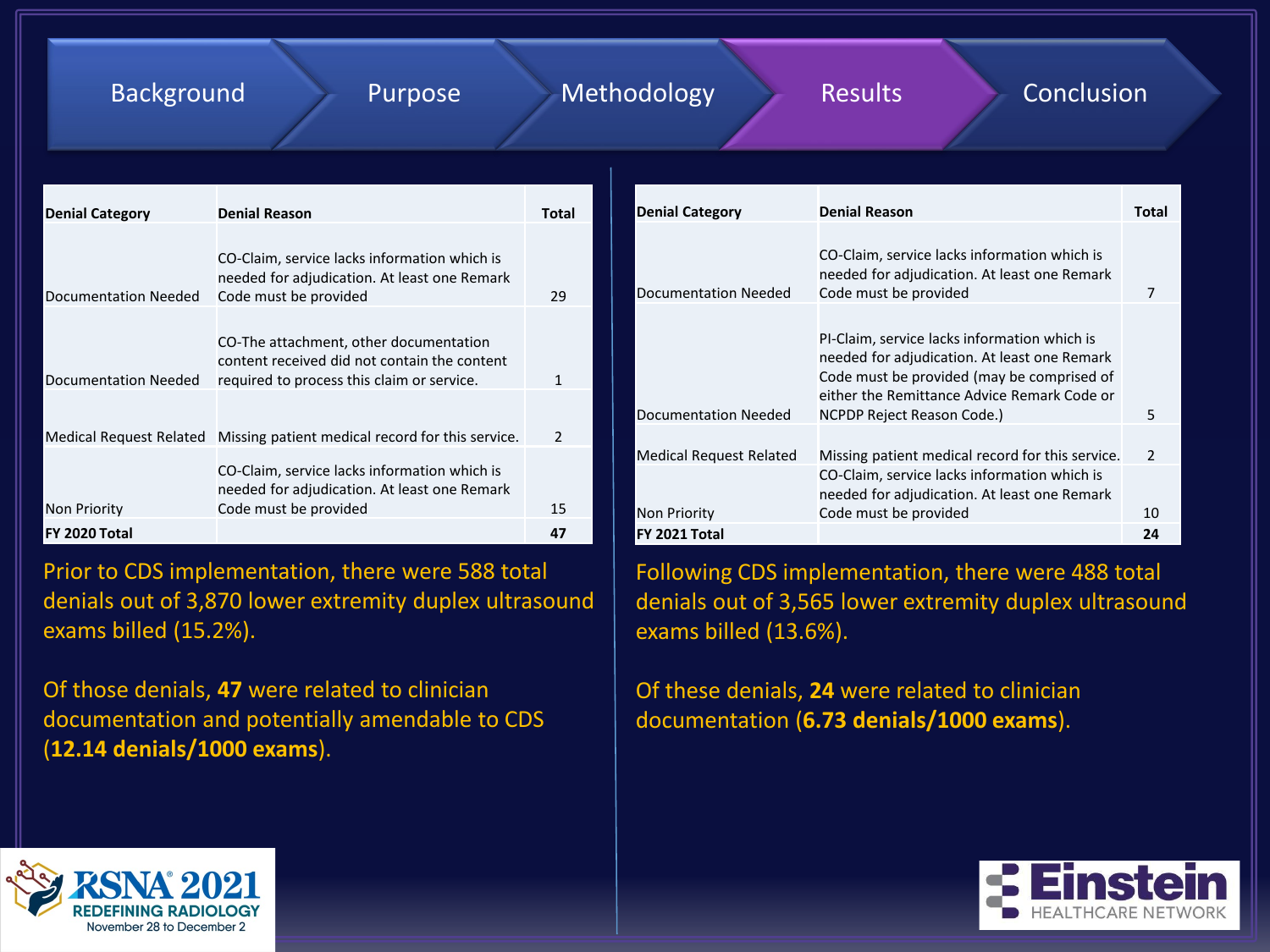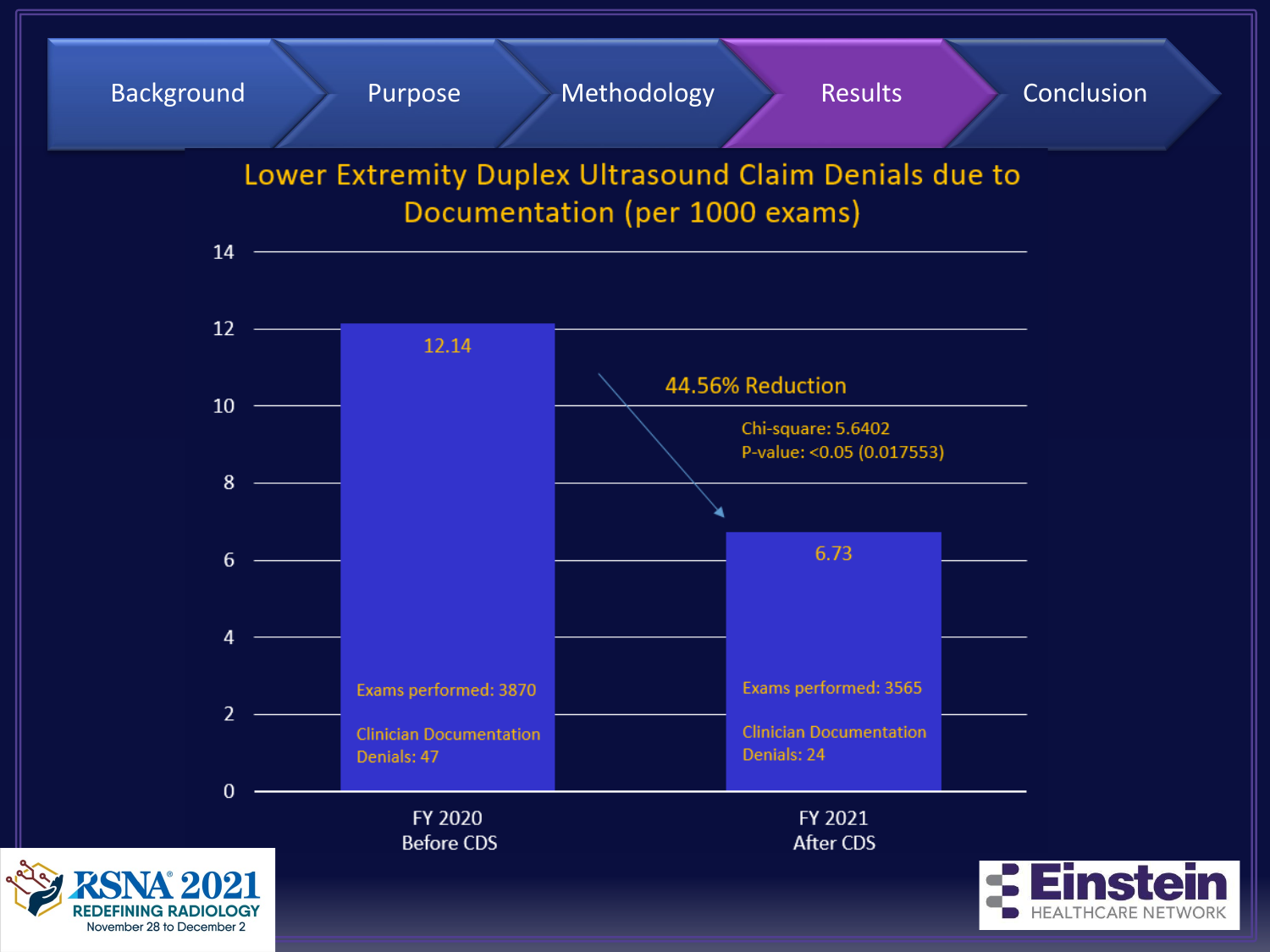

- CDS implementation nearly cut in half the rate of CMS reimbursement denials related to clinician documentation/inappropriate utilization for lower extremity duplex ultrasound.
- Likely generalizable to a broader range of imaging exams, these results strongly support that CDS mechanisms can change ordering habits of referring providers and improve appropriate utilization of imaging, thereby improving diagnostic accuracy and quality of care while reducing unnecessary testing for Medicare and Medicaid patients.